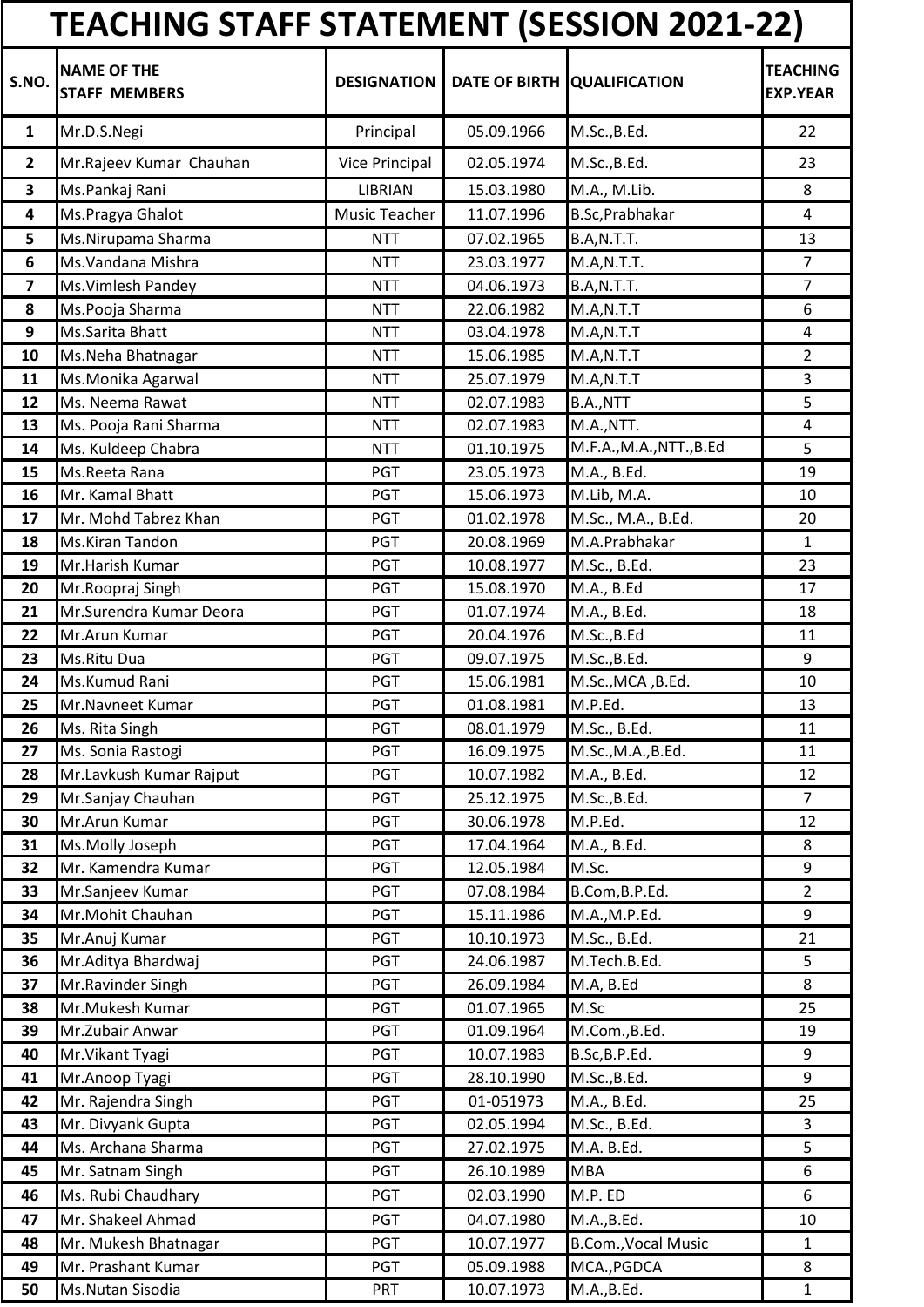| 51  | Ms.Nutan Rajput     | PRT        | 15.05.1982 | M.A, B.Ed.           | 8              |
|-----|---------------------|------------|------------|----------------------|----------------|
| 52  | Ms.Rahat Parveen    | <b>PRT</b> | 14.02.1988 | M.A., L.L.B.         | $\overline{7}$ |
| 53  | Ms.Sangeeta Khanna  | <b>PRT</b> | 22.04.1966 | M.A., B.Ed           | 6              |
| 54  | Ms.Manju Rani       | <b>PRT</b> | 11.07.1975 | M.A., B.Ed,          | 5              |
| 55  | Ms. Upasana Sharma  | <b>PRT</b> | 05.03.1987 | M.A.                 | 5              |
| 56  | Ms.Shradha Kaushik  | <b>PRT</b> | 05.12.1990 | M.A., B.Ed,          | 4              |
| 57  | Ms.Sadhana Sharma   | <b>PRT</b> | 05.05.1982 | M.A., B.Ed.          | $\overline{3}$ |
| 58  | Ms.Rimple Dua       | <b>PRT</b> | 17.10.1987 | M.A., B.Ed.          | 5              |
| 59  | Ms.Renu Rani        | <b>PRT</b> | 20.02.1980 | M.A,N.T.T,B.Ed.      | $\overline{3}$ |
| 60  | Ms.Pooja Chauhan    | <b>PRT</b> | 13.11.1994 | M.Com., N.T.T, B.Ed. | $\mathbf{3}$   |
| 61  | Ms.Hemlata          | <b>PRT</b> | 08.08.1978 | M.A., B.Ed.          | $\overline{3}$ |
| 62  | Ms.Madhvi Thakur    | <b>PRT</b> | 13.09.1990 | M.A., B.Ed.          | $\overline{7}$ |
| 63  | Mr.Shailendra Kumar | <b>PRT</b> | 27.12.1968 | M.A., B.Ed.          | 8              |
| 64  | Ms.Shweta Verma     | <b>PRT</b> | 01.01.1989 | M.Sc., B.Ed.         | 4              |
| 65  | Ms.Himani Kashyap   | <b>PRT</b> | 21.09.1995 | B.Sc, B.Ed.          | $\mathbf{1}$   |
| 66  | Ms.Shalu Rani       | <b>PRT</b> | 06.07.1993 | M.Sc., B.Ed          | $\mathbf{1}$   |
| 67  | Ms.Himani Prajapati | <b>PRT</b> | 01.05.1994 | B.Sc., B, Ed.        | $\overline{3}$ |
| 68  | Ms.Deepika Rajput   | <b>PRT</b> | 10.10.1988 | M.C.A                | $\mathbf{1}$   |
| 69  | Ms. Meenakshi       | <b>PRT</b> | 24.06.1995 | M.Sc.                | $\overline{2}$ |
| 70  | Mr.Dharmendra Singh | PRT        | 30.12.1983 | B.Sc., M.Ed.         | $\overline{2}$ |
| 71  | Ms. Poonam Singh    | <b>PRT</b> | 02.05.1986 | M.A., M.Ed.          | $\mathbf{1}$   |
| 72  | Ms. Vandana Sharma  | <b>PRT</b> | 20.08.1986 | M.A.B.ED.            | $\mathbf{1}$   |
| 73  | Ms. Charu Niboriya  | <b>PRT</b> | 04.01.1993 | M.A., B.Ed.          | $\mathbf{1}$   |
| 74  | Ms. Neeraj Bala     | PRT        | 05.03.1973 | M.A., B.Ed.          | 4              |
| 75  | Ms. Parul Rani      | <b>PRT</b> | 19.01.1991 | M.Sc., B.Ed.         | $\overline{2}$ |
| 76  | Ms. Jyoti Agarwal   | <b>PRT</b> | 27.10.1982 | M.A., B.Ed.          | $\mathbf{3}$   |
| 77  | Ms. Deepali Sisodia | <b>PRT</b> | 07.11.1989 | M.Sc., B.Ed.         | $\mathbf{1}$   |
| 78  | Ms. Nidhi Chauhan   | <b>PRT</b> | 22.01.1996 | <b>MCA</b>           | $\mathbf{1}$   |
| 79  | Ms. Sarita Agarwal  | <b>PRT</b> | 02.05.1992 | M.A., B.Ed.          | $\mathbf{1}$   |
| 80  | Ms. Kalpana Rani    | <b>PRT</b> | 21.06.1991 | M.Sc., B.Ed          | $\mathbf{1}$   |
| 81  | Ms. Aditi Sharma    | PRT        | 08.04.1993 | M.Sc., B.Ed          | $\mathbf{1}$   |
| 82  | Ms. Mamta Devi      | <b>PRT</b> | 04.10.1983 | M.A.B.ED.            | $\mathbf{1}$   |
| 83  | Ms. Sana            | <b>PRT</b> | 19.02.1994 | M.A., B.Ed.          | $\overline{2}$ |
| 84  | Ms. Vartika Thakur  | <b>PRT</b> | 30.06.1992 | M.Tech.              | $\mathbf{1}$   |
| 85  | Ms. Rubee Rani      | <b>PRT</b> | 30.03.1989 | M.A., B.Ed.          | $\mathbf{1}$   |
| 86  | Ms. Ranu Chauhan    | <b>PRT</b> | 01.07.1985 | M.A., B.Ed.          | $\mathbf{1}$   |
| 87  | Ms. Shweta Chauhan  | <b>PRT</b> | 03.06.1984 | M.A., B.Ed.          | $\overline{2}$ |
| 88  | Ms. Garima Jain     | <b>PRT</b> | 25.03.1995 | M.A., B.Ed.          | $\mathbf{1}$   |
| 89  | Ms. Preeti Chauhan  | <b>PRT</b> | 01.07.1991 | M.A., B.Ed.          | $\mathbf{1}$   |
| 90  | Ms.Sarita           | PTI        | 12.08.1981 | M.A., B.P.Ed         | 5              |
| 91  | Ms.Hema Singh       | <b>TGT</b> | 03.03.1974 | M.A., B.Ed.          | $\overline{4}$ |
| 92  | Ms. Deepa Kaushik   | <b>TGT</b> | 19.02.1978 | M.A., B.Ed.          | 8              |
| 93  | Ms.Sudha Rani       | <b>TGT</b> | 30.07.1967 | M.A., B.Ed.          | $\overline{4}$ |
| 94  | Ms.Lalita Singh     | <b>TGT</b> | 01.05.1974 | M.A., B.Ed           | 12             |
| 95  | Ms.Kiran sharma     | <b>TGT</b> | 05.06.1968 | M.A., B.Ed           | 14             |
| 96  | Ms. Vineeta Sharma  | <b>TGT</b> | 21.08.1971 | M.A., B.Ed           | 9              |
| 97  | Ms.Deepa Rana       | <b>TGT</b> | 29.06.1971 | ,M.A., B.Ed.         | 10             |
| 98  | Ms.Himaly Thakur    | <b>TGT</b> | 27.06.1967 | M.A., B.Ed           | $\overline{4}$ |
| 99  | Ms.Anjulata         | <b>TGT</b> | 08.06.1975 | M.A., B.Ed,          | $\mathsf{3}$   |
| 100 | Ms.Neha Khanna      | <b>TGT</b> | 12.03.1984 | M.A., B.Ed.          | 6              |
| 101 | Ms.Anita Kapadia    | <b>TGT</b> | 06.06.1976 | M.A., B.Ed           | 6              |
| 102 | Ms.Rakhi Rani       | <b>TGT</b> | 15.06.1983 | M.A., B.Ed.          | 6              |
| 103 | Ms.Alka chauhan     | <b>TGT</b> | 21.06.1985 | M.A., B.Ed.          | 6              |
| 104 | Ms.Seema Arora      | <b>TGT</b> | 30.07.1982 | M.Com, B.Ed.         | 6              |
| 105 | Ms.Rashmi Chauhan   | <b>TGT</b> | 04.01.1981 | M.A., B.Ed           | 5              |